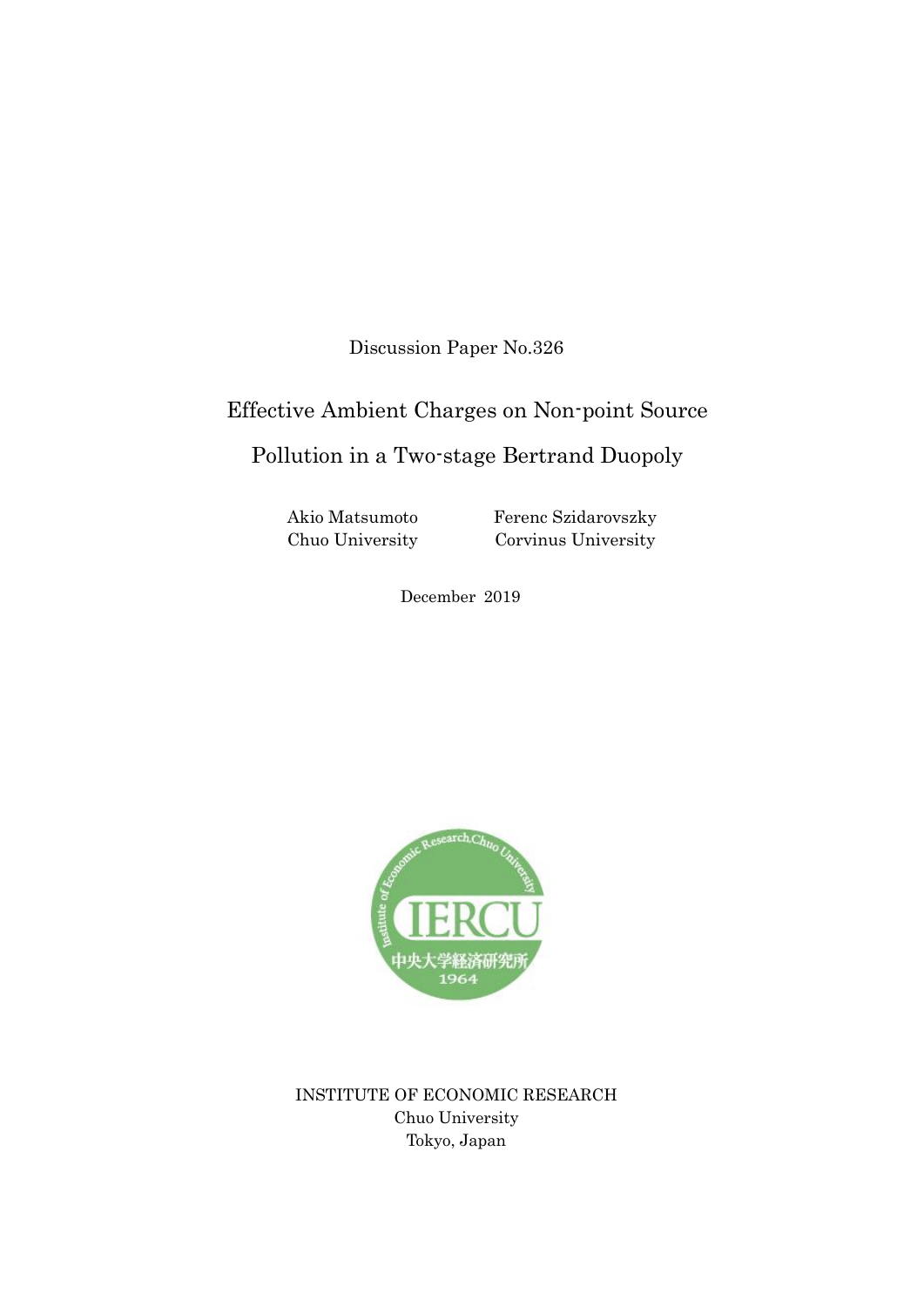## Effective Ambient Charges on Non-point Source Pollution in a Two-stage Bertrand Duopoly

Akio Matsumoto<sup>†</sup> Ferenc Szidarovszky<sup>‡</sup>

#### Abstract

This paper analyzes the effectiveness of the ambient charges for controlling emissions of non-point source pollutions. To this end, we construct a two-stage Bertrand duopoly game, in which optimal abatement technologies are chosen first and then the optimal prices as well as the optimal productions are determined. It is shown that the ambient charge is always effective at the second stage. Since the effect could be ambiguous at the Örst stage, this paper sheds light on the conditions under which the ambient charge becomes effective.

Keywords: Ambient charge, Bertrand duopoly competition, Nonpoint source pollution, Two stage game.

The authors would like to thank participants at a seminar organized by the Institute of Economic Research of Chuo University and also thank Takaaki Ishida, Yusuke Kumahara and Hinata Shiratori for helpful discussions. The first author highly acknowledges the financial supports from the Japan Society for the Promotion of Science (Grant-in-Aid for Scientific Research (C) 18K0163) and Chuo University (Grant for Special Research). The usual disclaimers apply.

<sup>&</sup>lt;sup>†</sup>Professor, Department of Economics, Chuo University, 742-1, Higashi-Nakano, Hachio ji, Tokyo, 192-0393, Japan. akiom@tamacc.chuo-u.ac.jp

<sup>&</sup>lt;sup>‡</sup>Professor, Department of Mathematics, Corvinus University, Budapest, Fövám tér 8, 1093, Hungary. szidarka@gmail.com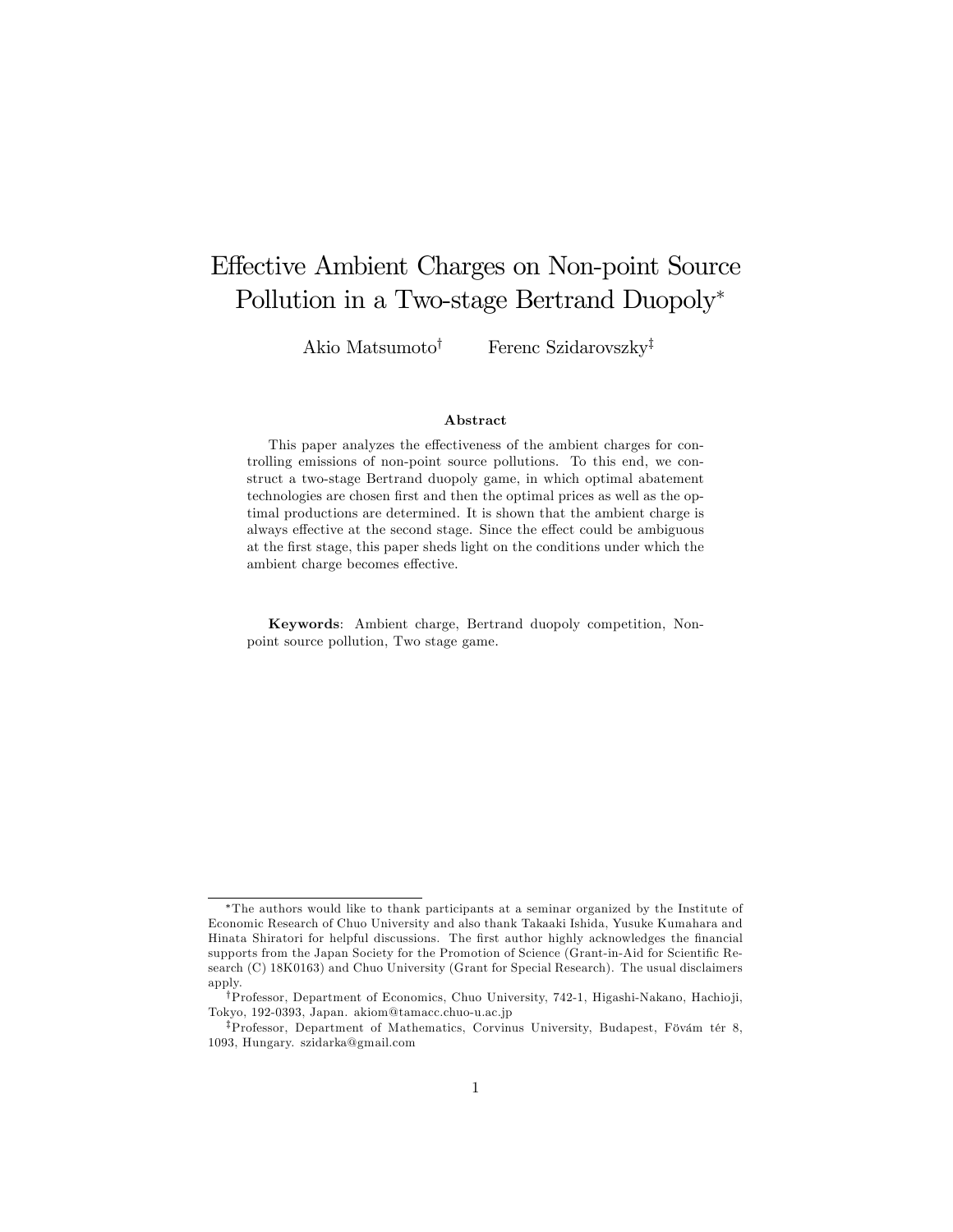## 1 Introduction

Non-point source (NPS) pollution refers to the form of pollution in which neither the source nor the size of specific emissions can be observed. It includes farm surface runoff, water pollution contaminating river, lake and groundwater, air pollution that may arise health problems, ocean plastic pollution that recently came to focus, etc. It is emerging as a top threat to our living system including ecosystem. The key features of NPS pollution are its multiple sources that prevent from specifying individual contribution and its stochastic nature (e.g., weather effect) that makes accurate measuring difficult. In consequence, the conventional environmental policy implementation such as emission charge in form of Pigouvian tax, marketable emission permit, direct control on emission level etc. are not applicable. In order to control the total emissions of NPS pollution, Segerson (1988) proposes ambient based polices, according to which the regulator first determines an environmental standard level and then imposes uniform tax on the pollutants if the concentration level is above the standard level and pays uniform subsidies if it is below.

Much of the literature is theoretical. Further, a theoretical framework to study how to address NPS pollution is game-theoretic. This is because the payoff of one agent depends on the actions of the other agents. More speciÖcally, it strictly depends on the actions of other agents whether an agent receives penalty or award regardless of its level. Ganguli and Raju (2012) model a Bertrand duopoly and numerically show that an increase of the ambient charge rate could increase the total concentration, which is called a "perverse" effect. Ishikawa, et al.  $(2019)$  extend the duopoly to an *n*-firm framework and theoretically show that the ambient charge is definitely effective in duopoly and triopoly, whereas for  $n \geq 4$ , the sign of the effect depends on the number of the firms involved and the degree of substitutability among the goods.

This paper is mainly concerned how a Bertrand firm changes its action in response to changes in the rate of the ambient charge and, in particular, reconsiders the ambient charge effect in a Bertrand duopoly in a two-stage theoretic framework in which the optimal abatement technologies are chosen first and then the optimal prices as well as the optimal outputs are selected. If we consider the first stage *short-run* in the sense that the levels of the abatement technologies are fixed and the second stage *long-run* in the sense that the technologies are strategic variables, then our main results can be mentioned as follows:

- $(i)$  The ambient charge is effective in controlling the NPS pollution in the shortrun.
- (ii) The conditions under which the ambient charge could be effective depend on the degree of substitutability, the demand elasticity with respect to the abatement technology and the ambient charge rate.

The rest of this paper is organized as follows. In Section 2, the optimal price strategies of Bertrand duopolistic Örms are determined. It is shown that the total concentration of NPS pollution is negatively related to the rate of the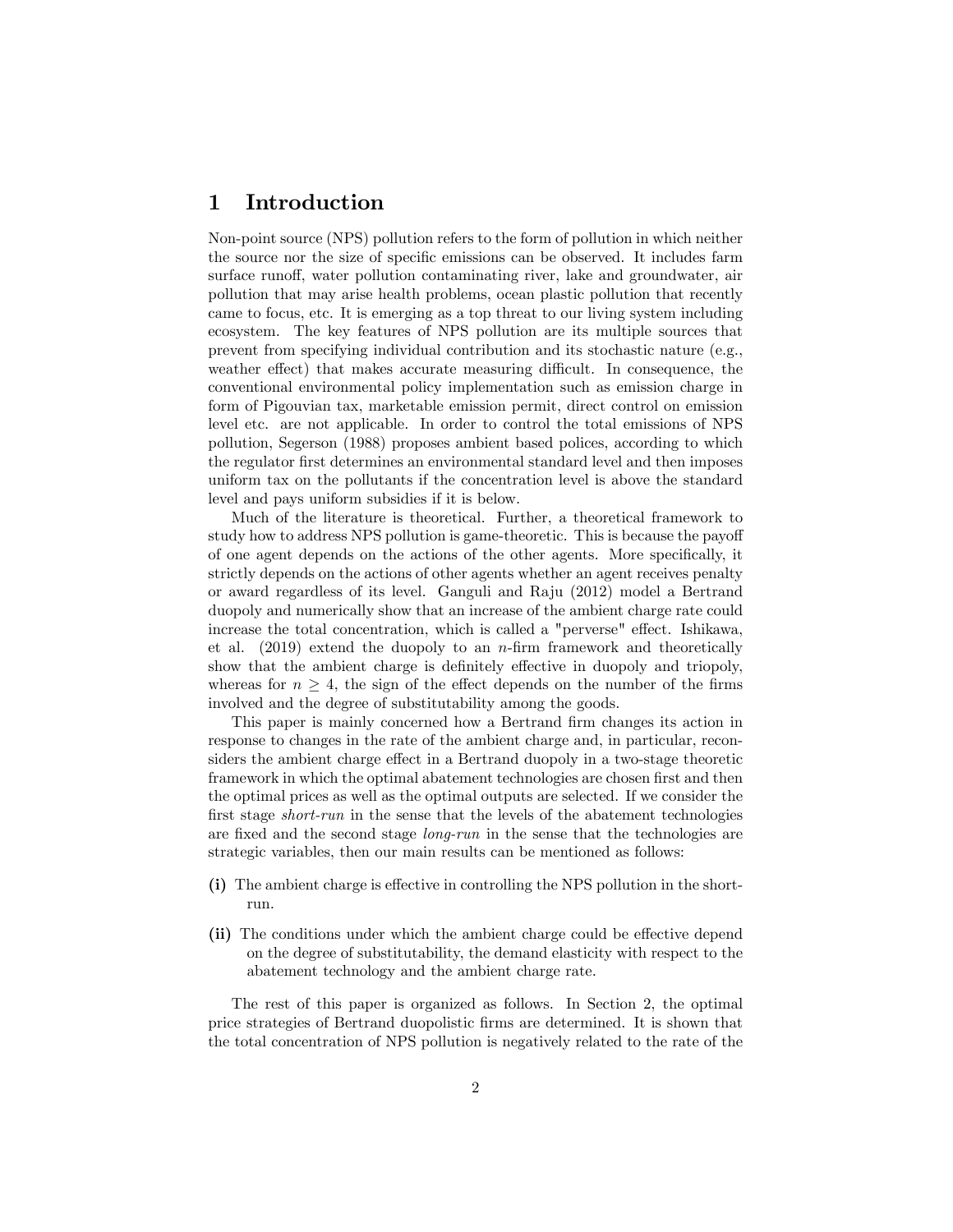ambient charge. In Section 3, the long-run optimal abatement technologies are determined. The issue is examined under the heterogenous firms in its first hald and under the homogenous firms in the second half. The parametric conditions to confirm the effectiveness of the ambient charge are demonstrated. In Section 4, concluding remarks and further research directions are presented.

## 2 Bertrand Equilibrium

We consider effects of an environmental policy on NPS pollution in a Bertrand duopoly market. Each firm produces a differentiated good. Demand functions for these goods are given by

$$
q_i = a - p_i + bp_j
$$
  
\n
$$
q_j = a + bp_i - p_j
$$
\n(1)

in the region of price space where quantities are non-negative. Here  $q_k$  denotes the quantity of good k produced by firm k and  $p_k$  is the unit price of this product for  $k = i, j$ . The goods are assumed to be substitutes (i.e.,  $b > 0$ ). Further, considering the duality of prices and quantities in a differentiated duopoly, we suppose on the following condition for the production differentiation parameter, b.

#### Assumption 1.  $0 < b < 1$ .

Justification for Assumption 1 is given as follows. From  $(1)$ , the inverse demand or price functions are obtained as

$$
p_i = \alpha - \beta q_i - \gamma q_j
$$
  
\n
$$
p_j = \alpha - \gamma q_i - \beta q_j
$$
\n(2)

where

$$
\alpha = \frac{a}{1-b}
$$
,  $\beta = \frac{1}{1-b^2}$  and  $\gamma = \frac{b}{1-b^2}$ .

Notice that  $\alpha$  denotes the maximum price of both goods and thus is positive, implying that  $1 > b$  should hold.<sup>1</sup> The goods are substitutes, independent or

$$
U(q_i,q_j)-(p_iq_i+p_jq_j)
$$

where  $U$  is the utitlity function,

$$
U(q_i, q_j) = \alpha (q_i + q_j) - \frac{1}{2} \left( \beta q_i^2 + 2 \gamma q_i q_j + \beta q_j^2 \right)
$$

<sup>&</sup>lt;sup>1</sup>There is another way to show this condition. Following Singh and Vives (1984), we can derive the exact forms of the linear functions given in (2) as the optimal solutions that solve a net utility maximizing problem of the representative consumer,

with the parameter conditions,  $\beta^2 - \gamma^2 > 0$  and  $\beta - \gamma > 0$ , both of which correspond to  $1 - b^2 > 0$  and  $1 - b > 0$  in our framework.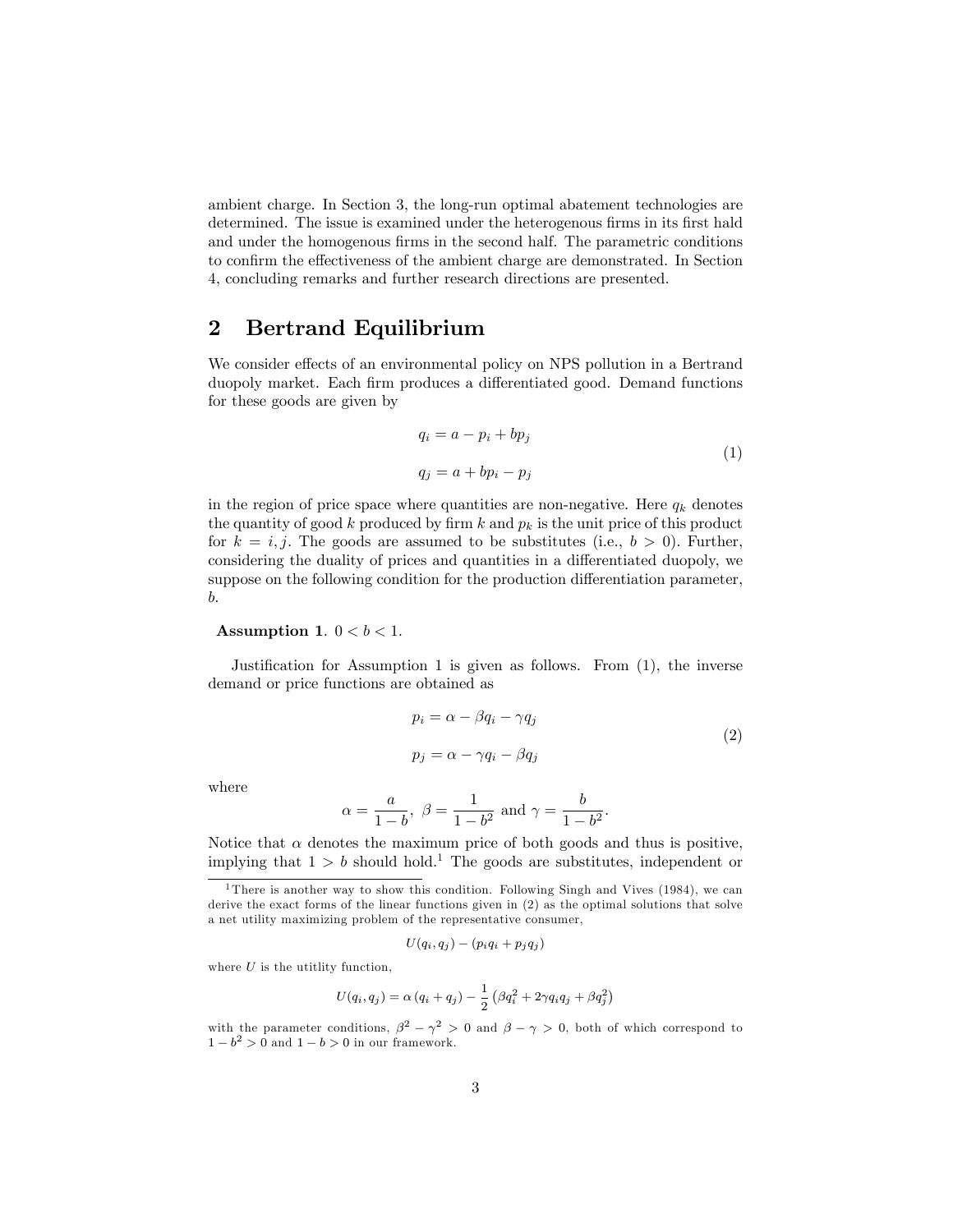complements according to whether  $\gamma \geq 0$  or

$$
\frac{b}{1-b^2} \gtrless 0.
$$
 (3)

Hence the goods are substitutes if  $\gamma > 0$  or  $b > 0$ . The differentiation parameter therefore should satisfy the following constraint:

$$
0
$$

If  $b = 1$ , then inverse demand functions do not exit since  $\alpha$ ,  $\beta$  and  $\gamma$  are not defined, and from  $(1)$ 

$$
p_i - p_j = a - q_i = q_j - a,
$$

implying that  $p_i$  and  $p_j$  cannot be uniquely determined. The parameter ratio  $\gamma^2/\beta^2 = b^2$  expresses the degree of product differentiation ranging from zero when the goods are independent and to unity when the goods are perfect substitutes. The above strict inequalities imposed on b eliminate these extreme cases.

Each Örm produces output as well as emits pollutions and it is assumed that one unit of production emits one unit of pollution. However using an abatement technology denoted by  $\phi_k$ , firm k can reduce the actual amount of pollution to  $\phi_k q_k$  by abating  $(1 - \phi_k) q_k$ . The technology is subject to  $0 \le \phi_k \le 1$  with a pollution-free technology if  $\phi_k = 0$  (i.e., no pollution) and a fully-discharged technology if  $\phi_k = 1$  (i.e., no abatement). Since the pollutions are non-point source, the government can measure the total quantity of pollution,  $\sum_k \phi_k q_k$ but cannot identity individual contributions to it. To control such NPS pollution, the government carries out the environmental policy that imposes uniform ambient charges  $\theta$  on the total quantity and has an exogenously determined environmental standard  $\overline{E}$ . The government will, according to  $\theta$  times the difference between  $\sum_{k} \phi_k q_k$  and  $\overline{E}$ , charge the penalty if the difference is positive and award the subsidy if negative.  $\theta$  is positive and measured in some monetary unit per emission. It is then not necessarily less than unity.

The profit functions of firms  $i$  and  $j$  are

$$
\pi_i(p_i, p_j) = q_i p_i - \eta_i q_i - \theta \left( \phi_i q_i + \phi_j q_j - \bar{E} \right),
$$
  

$$
\pi_j(p_i, p_j) = q_j p_j - \eta_j q_j - \theta \left( \phi_i q_i + \phi_j q_j - \bar{E} \right),
$$
  
(4)

where  $\eta_k$  is the marginal production cost for firm  $k = i, j$ . Substituting the demand functions  $(1)$  into  $(4)$  and then solving the resultant first-order conditions of profit maximization for firms  $i$  and  $j$  present the optimal prices.

$$
p_i^*(\phi_i, \phi_j) = \frac{1}{4 - b^2} \left\{ a(2 + b) + 2\eta_i + b\eta_j + \theta \left[ (2 - b^2)\phi_i - b\phi_j \right] \right\}
$$
  
\n
$$
p_j^*(\phi_i, \phi_j) = \frac{1}{4 - b^2} \left\{ a(2 + b) + 2\eta_j + b\eta_i + \theta \left[ (2 - b^2)\phi_j - b\phi_i \right] \right\}.
$$
  
\n(5)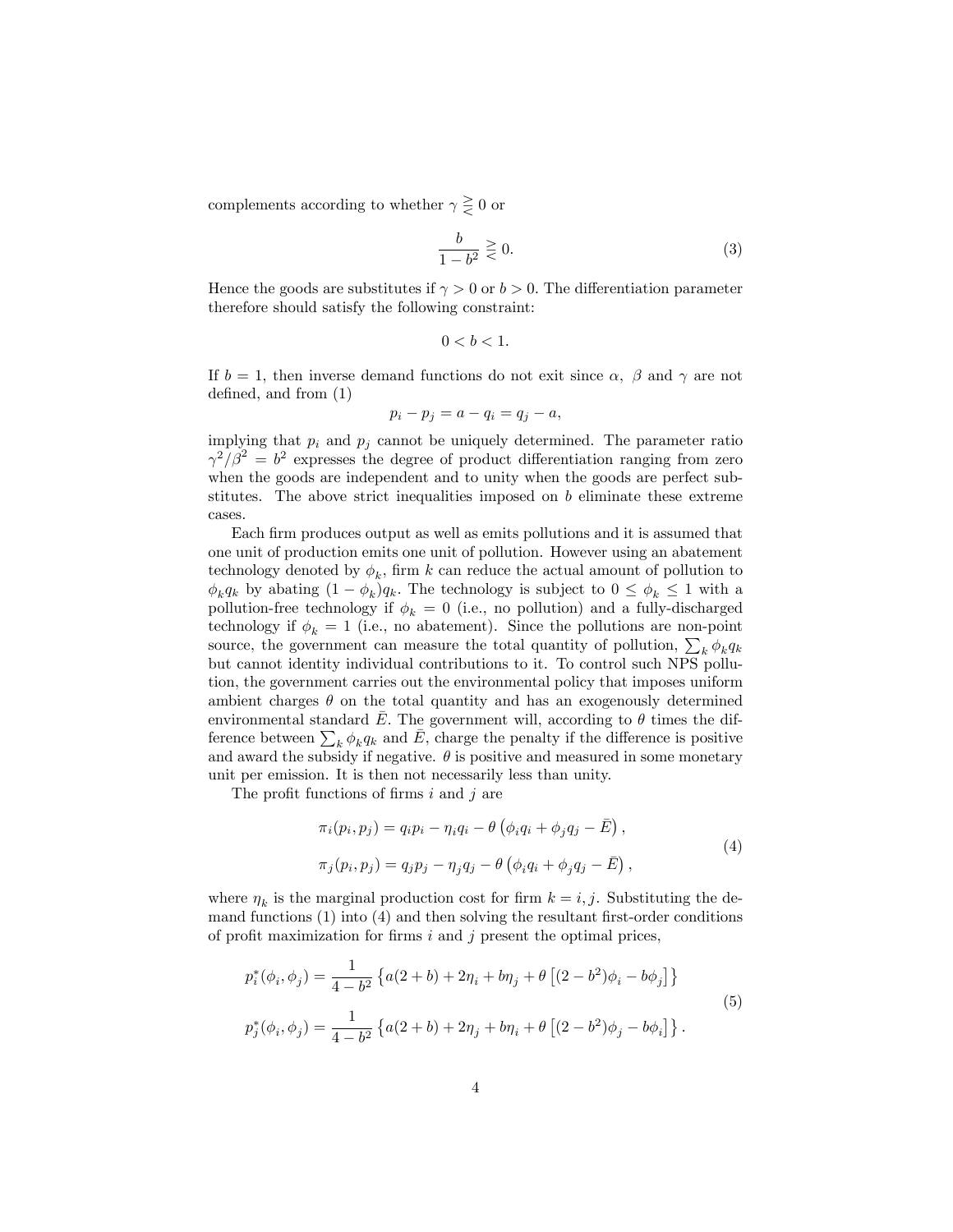Denoting the marginal cost associated with producing an additional unit of output by  $c_k = \eta_k + \theta \phi_k$ , we assume the following to ensure positive equilibrium quantities and prices,<sup>2</sup>

**Assumption 2.**  $a > c_k$  for  $k = i, j$ .

Substituting the optimal prices into the demand functions presents the optimal productions,

$$
q_i^*(\phi_i, \phi_j) = a - p_i^*(\phi_i, \phi_j) + bp_j^*(\phi_i, \phi_j)
$$
  
= 
$$
\frac{1}{4 - b^2} \left[ a(2 + b) - (2 - b^2)\eta_i + b\eta_j - 2\theta\phi_i + b(3 - b^2)\theta\phi_j \right] > 0
$$
  
(6)

where the last inequality is due to  $2a - 2\eta_i - 2\theta \phi_i = 2 (a - c_i) > 0$ . The positive optimal product of firm j is also shown in the same way (i.e.,  $q_j^*(\phi_i, \phi_j) > 0$ ).

The total pollution at the equilibrium is

$$
E^*(\phi_i, \phi_j) = \phi_i q_i^*(\phi_i, \phi_j) + \phi_j q_j^*(\phi_i, \phi_j). \tag{7}
$$

Differentiationg  $E^*(\phi_i, \phi_j)$  with respect to  $\theta$  yields, after arranging the terms,

$$
\frac{\partial E^*(\phi_i, \phi_j)}{\partial \theta} = -\frac{2\left[\phi_i^2 - b(3 - b^2)\phi_i\phi_j + \phi_j^2\right]}{4 - b^2} \tag{8}
$$

where for  $\phi_i \neq \phi_j$ ,

$$
\phi_i^2 - b(3 - b^2)\phi_i \phi_j + \phi_j^2 \ge \phi_i^2 - 2\phi_i \phi_j + \phi_j^2
$$

$$
= (\phi_i - \phi_j)^2 > 0
$$

and for  $\phi_i = \phi_j = \phi$ ,

$$
\phi_i^2 - b(3 - b^2)\phi_i\phi_j + \phi_j^2 = [2 - b(3 - b^2)]\phi^2 \ge 0
$$

and the last equality holds only when  $b = 1$ , which is eliminated by Assumption 1. Therefore we have the following result.

Theorem 1 Under Assumptions 1 and 2, the ambient charge is effective in controlling the total amount of NPS pollution,

$$
\frac{\partial E^*(\phi_i, \phi_j)}{\partial \theta} < 0.
$$

2 In particular, under Assumption 2,

$$
ab + b\eta_j - \theta b\phi_j = b\left(a + \eta_j - \theta\phi_j\right)
$$
  
> b(\eta\_j + \theta\phi\_j + \eta\_j - \theta\phi\_j)  
= 2b\eta\_j > 0.

With this inequality we have  $p_i^* > 0$ . In the same way,  $p_j^* > 0$  can be shown.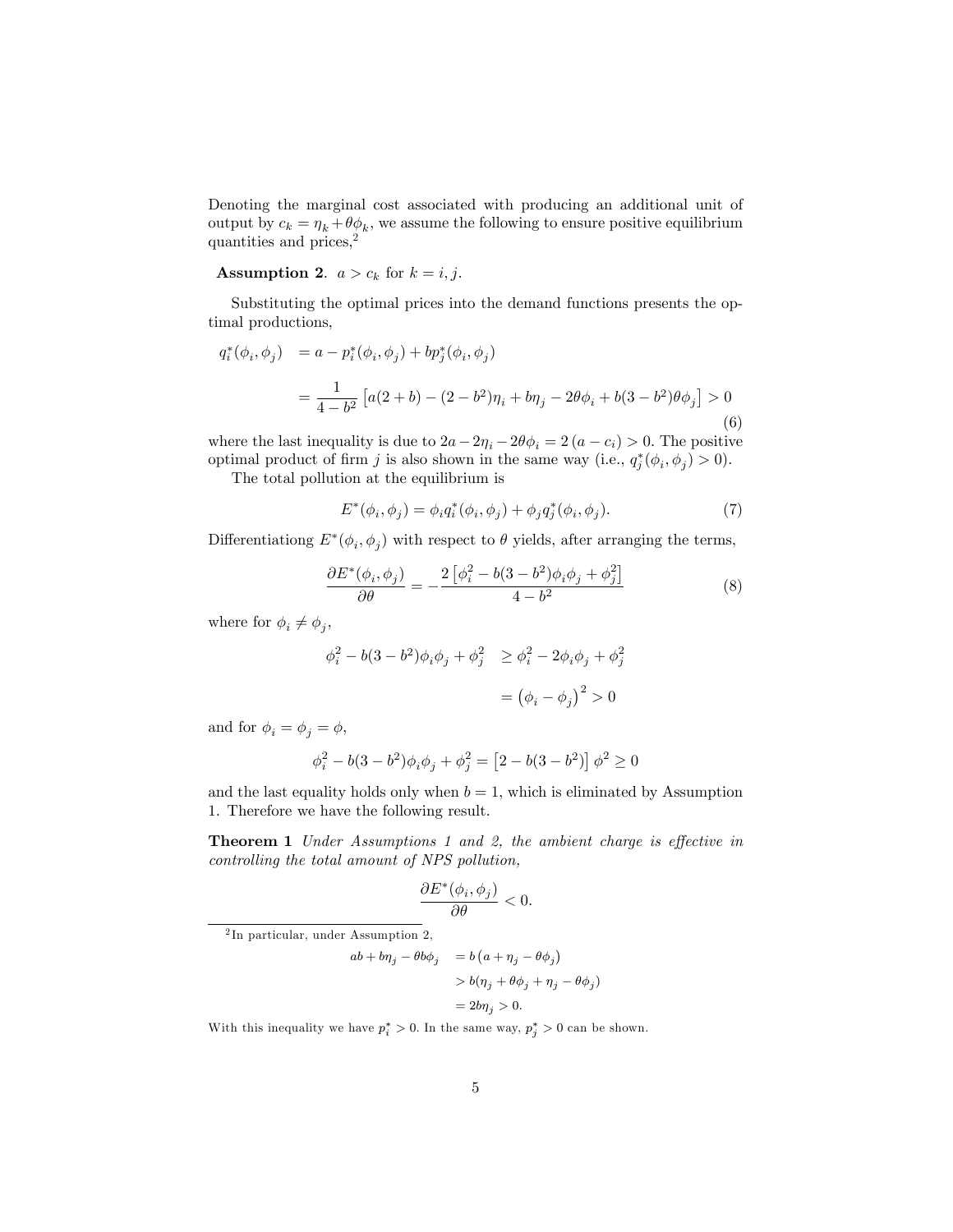We verify the individual responses to a change in  $\theta$ . Differentiating the optimal production of each Örm gives

$$
\frac{\partial q_i^*(\phi_i, \phi_j)}{\partial \theta} = \frac{b(3 - b^2)\phi_j - 2\phi_i}{4 - b^2},
$$

$$
\frac{\partial q_j^*(\phi_i, \phi_j)}{\partial \theta} = \frac{b(3 - b^2)\phi_i - 2\phi_j}{4 - b^2},
$$

from both of which we can derive the zero-response curves of firms  $i$  and  $j$ ,

$$
\phi_j = \frac{2}{b(3-b^2)} \phi_i \Leftrightarrow \frac{\partial q_i^*(\phi_i, \phi_j)}{\partial \theta} = 0
$$

and

$$
\phi_j = \frac{b(3-b^2)}{2} \phi_i \Leftrightarrow \frac{\partial q_j^*(\phi_i,\phi_j)}{\partial \theta} = 0.
$$

where under Assumption 1,

$$
\frac{b(3-b^2)}{2} < \frac{2}{b(3-b^2)}.
$$

Theorem 2 Although the total pollution is negatively related to a change in the ambient charge rate, the individual response could be "perverse,"

$$
\frac{\partial q_i^*(\phi_i, \phi_j)}{\partial \theta} < 0 \text{ and } \frac{\partial q_j^*(\phi_i, \phi_j)}{\partial \theta} > 0 \quad \text{if } \frac{2}{b(3-b^2)} \phi_i < \phi_j,
$$
\n
$$
\frac{\partial q_i^*(\phi_i, \phi_j)}{\partial \theta} < 0 \text{ and } \frac{\partial q_j^*(\phi_i, \phi_j)}{\partial \theta} < 0 \quad \text{if } \frac{b(3-b^2)}{2} \phi_i < \phi_j < \frac{2}{b(3-b^2)} \phi_i,
$$
\n
$$
\frac{\partial q_i^*(\phi_i, \phi_j)}{\partial \theta} > 0 \text{ and } \frac{\partial q_j^*(\phi_i, \phi_j)}{\partial \theta} < 0 \quad \text{if } \phi_j < \frac{b(3-b^2)}{2} \phi_i.
$$

If firm i has a more efficient abatement technology than firm  $j$  to the extent that  $2\phi_i/b(3-b^2) < \phi_j$  holds, then it has an individual perverse reaction. On the other hand, if the technology of firm  $j$  is much more efficient satisfying  $\phi_j < b(3-b^2)\phi_i/2$ , then firm j increases its pollution when the rate of ambient charge increases. Otherwise, the ambient charge is effective in controlling the individual pollution. Notice that the government is unable to observe these individual responses.

## 3 Optimal Abatement Technology

Given the rate of ambient charge  $\theta$  and the optimal decisions at the second stage, each firm now determines the optimal abatment technology at the first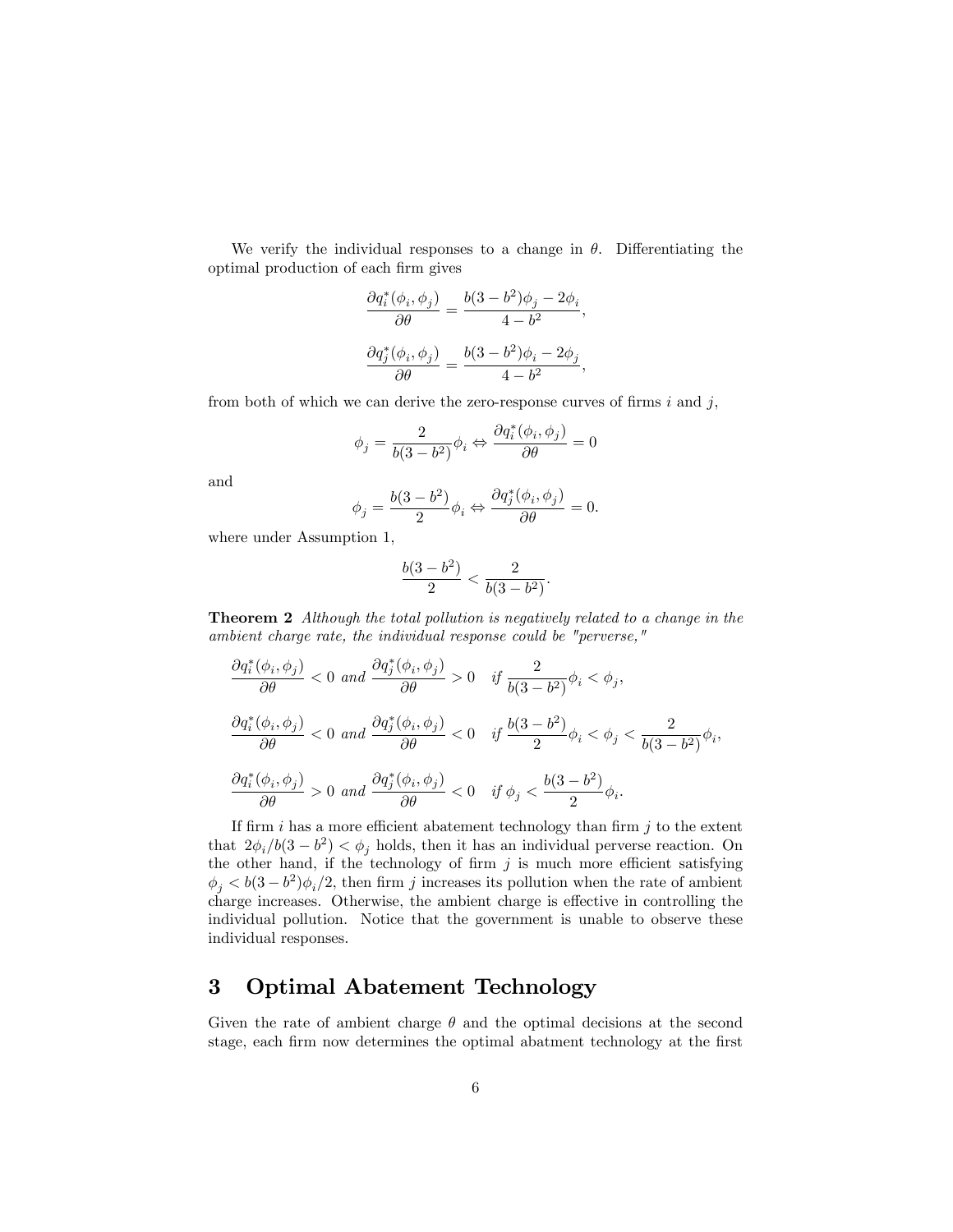stage. This section is divided into two subsections. In Section 3.1, a selection of the abatement technology is considered when the firms are heterogeneous in the sense that their production costs are different and then in Section 3.2, the same issue is discussed when the firms are homogeneous.

### 3.1 Heterogenous Firms

 $\sim$ 

Substituting the optimal prices in (5) and the optimal productions in (6) into the profit functions in  $(4)$  and subtracting the implmentation cost of the abatement technology yield the reduced form of the profit functions of the firms,

$$
\pi_i^*(\phi_i, \phi_j) = q_i^* p_i^* - \eta_i q_i^* - \theta \left( \phi_i q_i^* + \phi_j q_j^* - \bar{E} \right) - (1 - \phi_i)^2
$$
  

$$
\pi_j^*(\phi_i, \phi_j) = q_j^* p_j^* - \eta_j q_j^* - \theta \left( \phi_i q_i^* + \phi_j q_j^* - \bar{E} \right) - (1 - \phi_j)^2
$$
  
(9)

where the arguments of the optimal prices and productions are omitted for notational simplicity. Differentiating  $\pi_i^*(\phi_i, \phi_j)$  with respect to  $\phi_i$  presents the first-order condition for firm  $i$ ,

$$
\frac{\partial \pi_i^*}{\partial \phi_i} = \frac{\partial \pi_i^*}{\partial p_i} \frac{\partial p_i^*}{\partial \phi_i} + \frac{\partial \pi_i^*}{\partial p_j} \frac{\partial p_j^*}{\partial \phi_i} + \frac{\partial \pi_i^*}{\partial \phi_i} \bigg|_{p_i^*,p_j^*:const} = 0
$$

where

$$
\frac{\partial \pi_i^*}{\partial p_i} = a - 2p_i^* + bp_j^* + \eta_i - \theta \left( -\phi_i + b\phi_j \right) = 0,
$$
  
\n
$$
\frac{\partial p_i^*}{\partial \phi_i} = \frac{\theta (2 - b^2)}{4 - b^2},
$$
  
\n
$$
\frac{\partial \pi_i^*}{\partial p_j} = bp_i^* - b\eta_i - \theta \left( b\phi_i - \phi_j \right),
$$
  
\n
$$
\frac{\partial p_j^*}{\partial \phi_i} = -\frac{\theta b}{4 - b^2},
$$
  
\n
$$
\frac{\partial \pi_i^*}{\partial \phi_i} \bigg|_{p_i^*, p_j^* : const} = 2(1 - \phi_i) - \theta \left( a - p_i^* + b p_j^* \right).
$$

The same condition is obtained for firm  $j$ . These first-order conditions are arranged as

$$
2(4 - b2 + 2\theta)(4 - b2 - 2\theta)\phi_i + b(4 + b - b2)(4 - b - b2)\theta^2\phi_j = m_i
$$
  
\n
$$
b(4 + b - b2)(4 - b - b2)\theta^2\phi_i + 2(4 - b2 + 2\theta)(4 - b2 - 2\theta)\phi_j = m_j
$$
\n(10)

with

$$
m_i = 2(2 - b)^2 (2 + b)^2 - 4\theta \left[ a(2 + b) - (2 - b^2)\eta_i + b\eta_j \right],
$$
  

$$
m_j = 2(2 - b)^2 (2 + b)^2 - 4\theta \left[ a(2 + b) - (2 - b^2)\eta_j + b\eta_i \right].
$$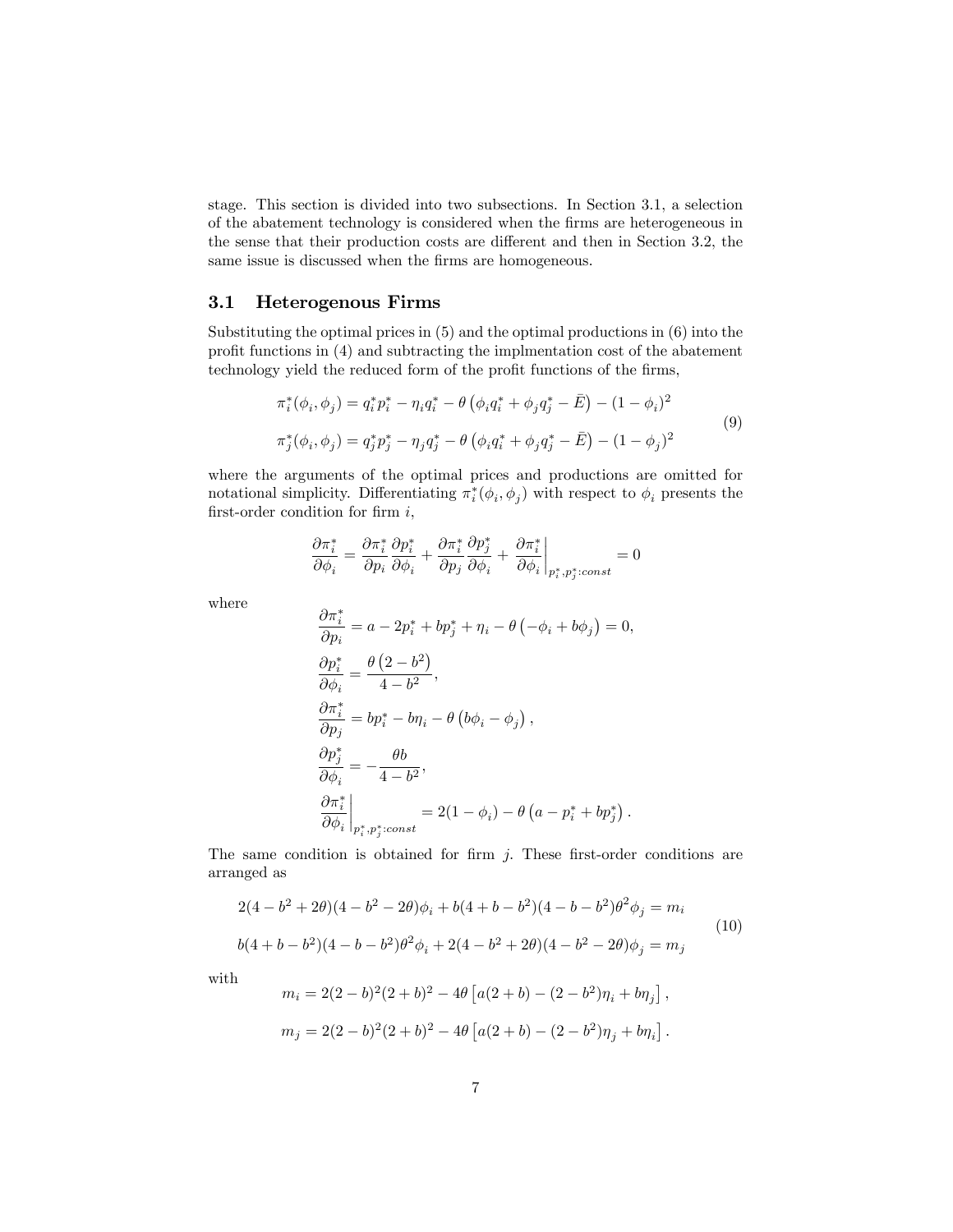The second-order conditions for firms  $i$  and  $j$  are

$$
\frac{\partial^2 \pi_i^*}{\partial \phi_i^2} = \frac{\partial^2 \pi_j^*}{\partial \phi_j^2} = -2(4 - b^2 + 2\theta)(4 - b^2 - 2\theta) < 0
$$

where one sufficient condition is

$$
\theta<\frac{4-b^2}{2}.
$$

Solving (10) for the abatement technologies presents

$$
\begin{aligned}\n\phi_i^e &= \frac{2(4 - b^2 + 2\theta)(4 - b^2 - 2\theta)m_i - b(4 + b - b^2)(4 - b - b^2)\theta^2m_j}{(4 - b^2)\Delta_1\Delta_2}, \\
\phi_j^e &= \frac{2(4 - b^2 + 2\theta)(4 - b^2 - 2\theta)m_j - b(4 + b - b^2)(4 - b - b^2)\theta^2m_i}{(4 - b^2)\Delta_1\Delta_2}.\n\end{aligned}
$$
\n(11)

with

$$
\Delta_1 = 2(2 - b)^2 (2 + b) - (1 - b) (4 - 6b - b^2 + b^3) \theta^2,
$$
  

$$
\Delta_2 = 2(2 - b)(2 + b)^2 - (1 + b) (4 + 6b - b^2 - b^3) \theta^2.
$$

It can be verified that  $\Delta_1 < 0$  and/or  $\Delta_2 < 0$  could be possible if  $\theta$  is larger than unity. For the sake of analytical simplicity we make the following assumption by changing the monetary unit or the measure unit of emission, under which the second-order condition for the profit maximizing outputs hold,

#### Assumption 3.  $\theta$  < 1.

As is seen in (11), the optimal abatement technologies  $\phi_i^e$  and  $\phi_j^e$  depend on the five parameter values of  $a, b, \theta, \eta_i$  and  $\eta_j$ . It is not easy to analytically determine dependecy of the optimal technology on these parameters. One exception is that the following holds regardless of the values of other parameters,

$$
\phi_i^e \rightarrow 1
$$
 and  $\phi_j^e \rightarrow 1$  as both of  $b$  and  $\theta \rightarrow 0$ .

Further it is numerically verfied that given the values of  $(a, \eta_i, \eta_j)$ , there are loci of b and  $\theta$  such that

$$
\phi_i^e = 0 \text{ and } \phi_j^e = 0.
$$

Specifying the values of the parameters, we illustrate the two loci of  $\phi_i^e = 0$  and  $\phi_j^e = 0$  in Figure 1. The downward-sloping curve that is a boundary of the shaded region is the  $\phi_j^e = 0$  locus and  $\phi_j^e > 0$  below the curve. The other curve located above is the  $\phi_i^e = 0$  locus and  $\phi_i^e > 0$  below the curve. Hence,  $0 < \phi_i^e < 1$  and  $0 < \phi_j^e < 1$  are established in the shaded region. In the region between these two curves,  $\phi_i^e < 0$  and  $\phi_j^e > 0$  whereas  $\phi_i^e < 0$  and  $\phi_j^e > 0$  in the region above or right to the upper curve. There is a case in which the loci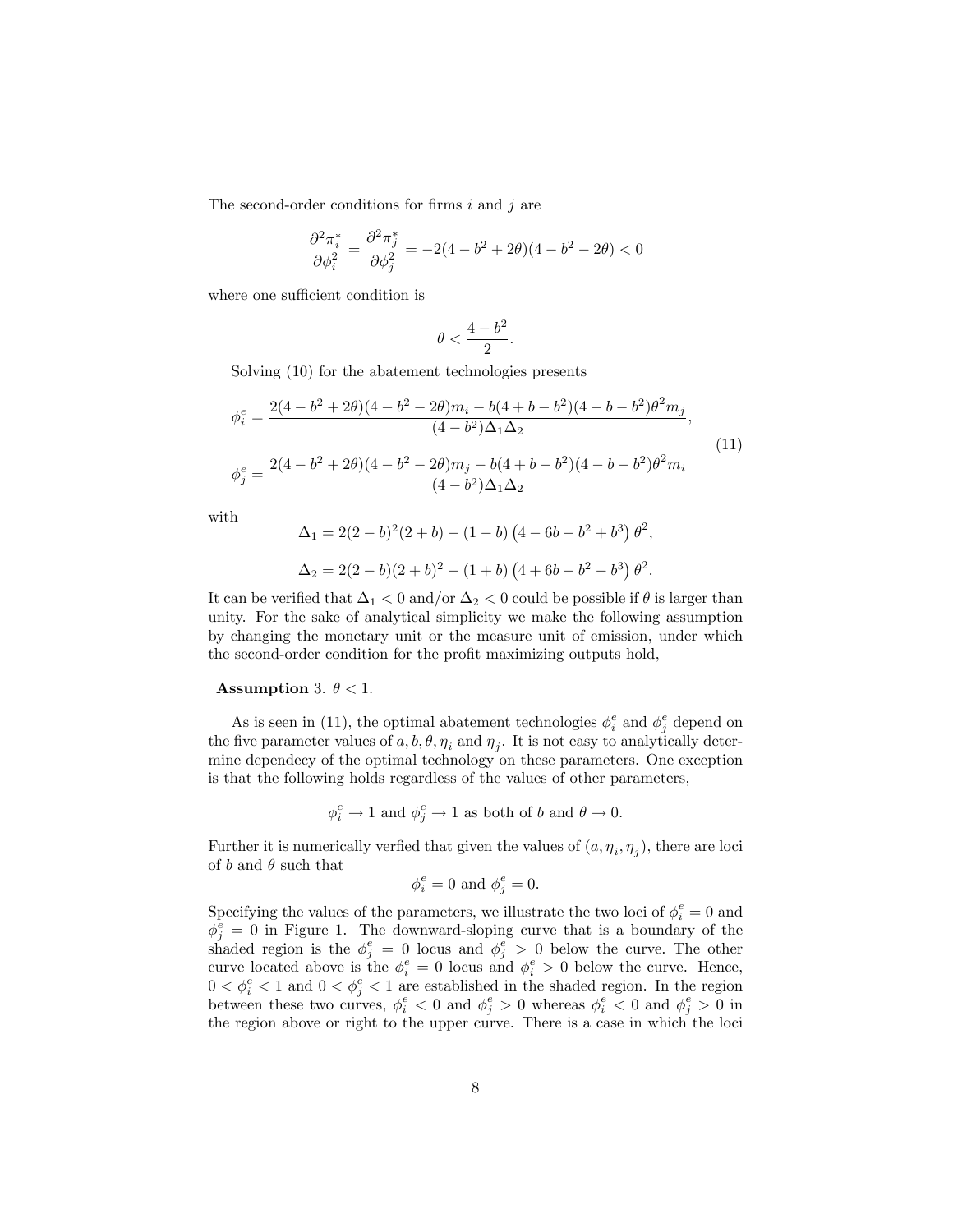of  $\phi_i^e = 0$  and  $\phi_j^e = 0$  are located outside the feasible region of  $(b, \theta)$  for some combinations of the parameter values.



Figure 1. Dividion of the  $(b, \theta)$  plane

Substituting  $\phi_i^e$  and  $\phi_j^e$  into the optimal prices obtained at the second stage (that is,  $p_k^*(\phi_i, \phi_j)$  for  $k = i, j$  in (5)) presents the optimal prices with the optimal technologies,

$$
p_i^e=p_i^*(\phi_i^e,\phi_j^e)
$$
 and  $p_j^e=p_j^*(\phi_i^e,\phi_j^e)$ 

both of which are substituted into the demand functions (1) to obtain the corresponding optimal outputs

$$
q_i^e = a - p_i^e + bp_j^e
$$
 and  $q_j^e = a + bp_i^e - p_j^e$ .

The mutual size relation between these optimal values become prescribed by the magnitude relation of the production costs:

$$
\phi_i^e - \phi_j^e = \frac{4(1+b)\theta}{\Delta_2}(\eta_i - \eta_j),\tag{12}
$$

$$
p_i^e - p_j^e = \frac{2(2-b)(2+b) - (1-b)b(1+b)\theta^2}{\Delta_2}(\eta_i - \eta_j)
$$
(13)

where the denominator is positive since it is greater than the following under  $\theta < 1$ ,

$$
2(2 – b)(2 + b) – (1 – b)b(1 + b) = 8 – b – 2b2 + b3 > 0
$$

and

$$
q_i^e - q_j^e = -(1+b)\left(p_i^e - p_j^e\right). \tag{14}
$$

Therefore we have the following results concerning the optimal strategy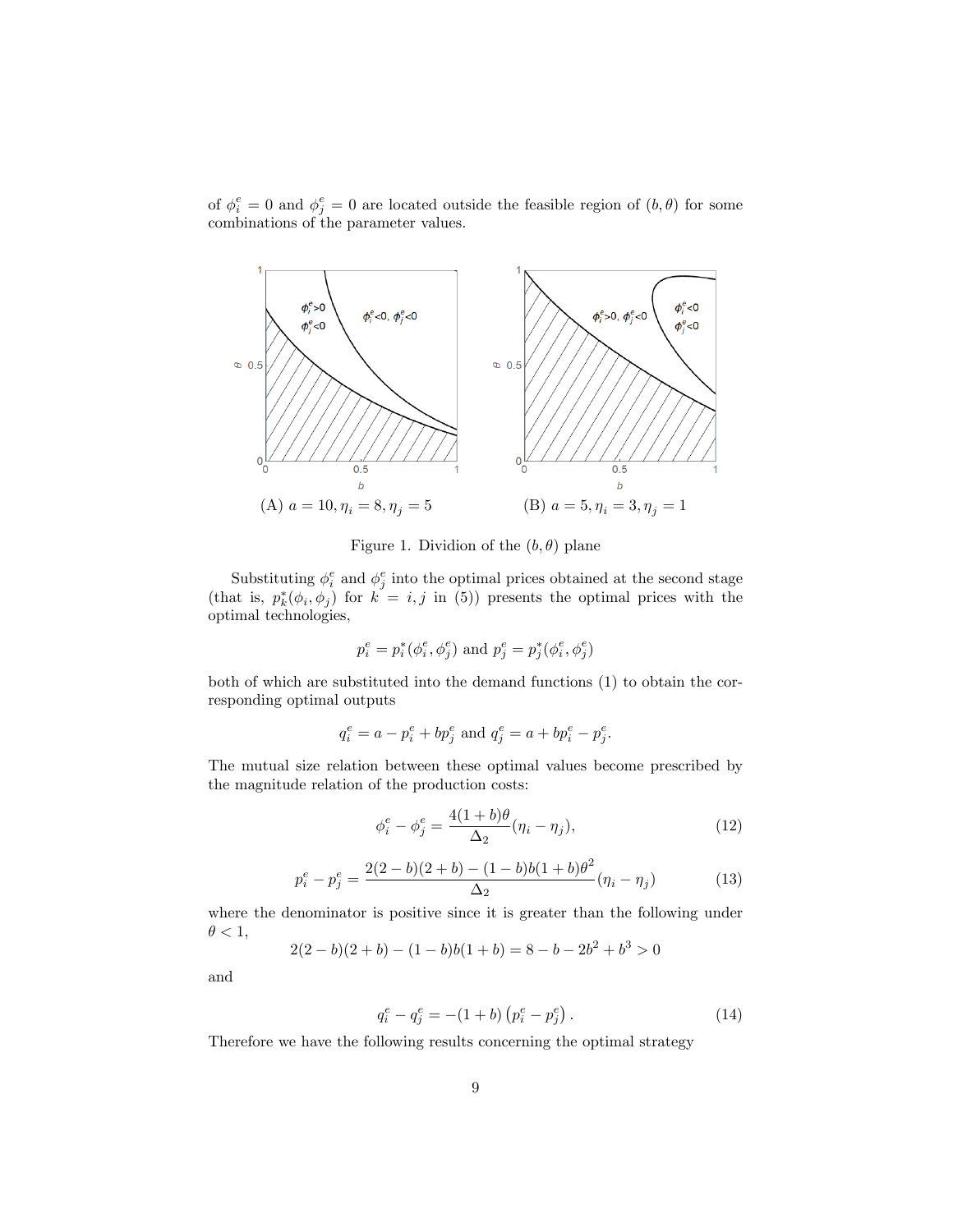**Theorem 3** A firm with a higher production cost adopts a worse technology, sets a higher price and produces less output than a firm with a lower production cost.

Theorems 2 and 3 imply that a firm with a lower production cost might perversely react to a change in the ambient charge while a firm with a higher production cost reacts cooperatively.

It may be intractable to analytically deal with the effects caused by a change in the rate of the ambient charge on the total concentration of NPS pollution. Instead, using the same parameter specification to illustrate Figures  $1(A)$  and 1(B), we numerically reveal the controllability with the ambient charge. The total concentration is defined as

$$
E^e(\theta) = \phi_i^e q_i^e + \phi_j^e q_j^e.
$$

The forms of the derivative of  $E^e(\theta)$  with respect to  $\theta$  is long and clumsy, we would not present them but illustrate them in Figure 2. It can be seen that

$$
\frac{dE^{e}(\theta)}{d\theta}<0 \text{ for } 0
$$

Although these are numerical examples and thus there could be a case in which the direction of inequality is reversed, we have shown a possibility that the ambient charge can control the emission of NPS pollution.



Figure 2. Numerical confirmation of  $\frac{dE^e}{d\eta} < 0$ 

### 3.2 Homogeneous Firms

We now turn attention to the homogeneous firms that have the same marginal production cost:

Assumption 4.  $\eta_i = \eta_j = \eta$ .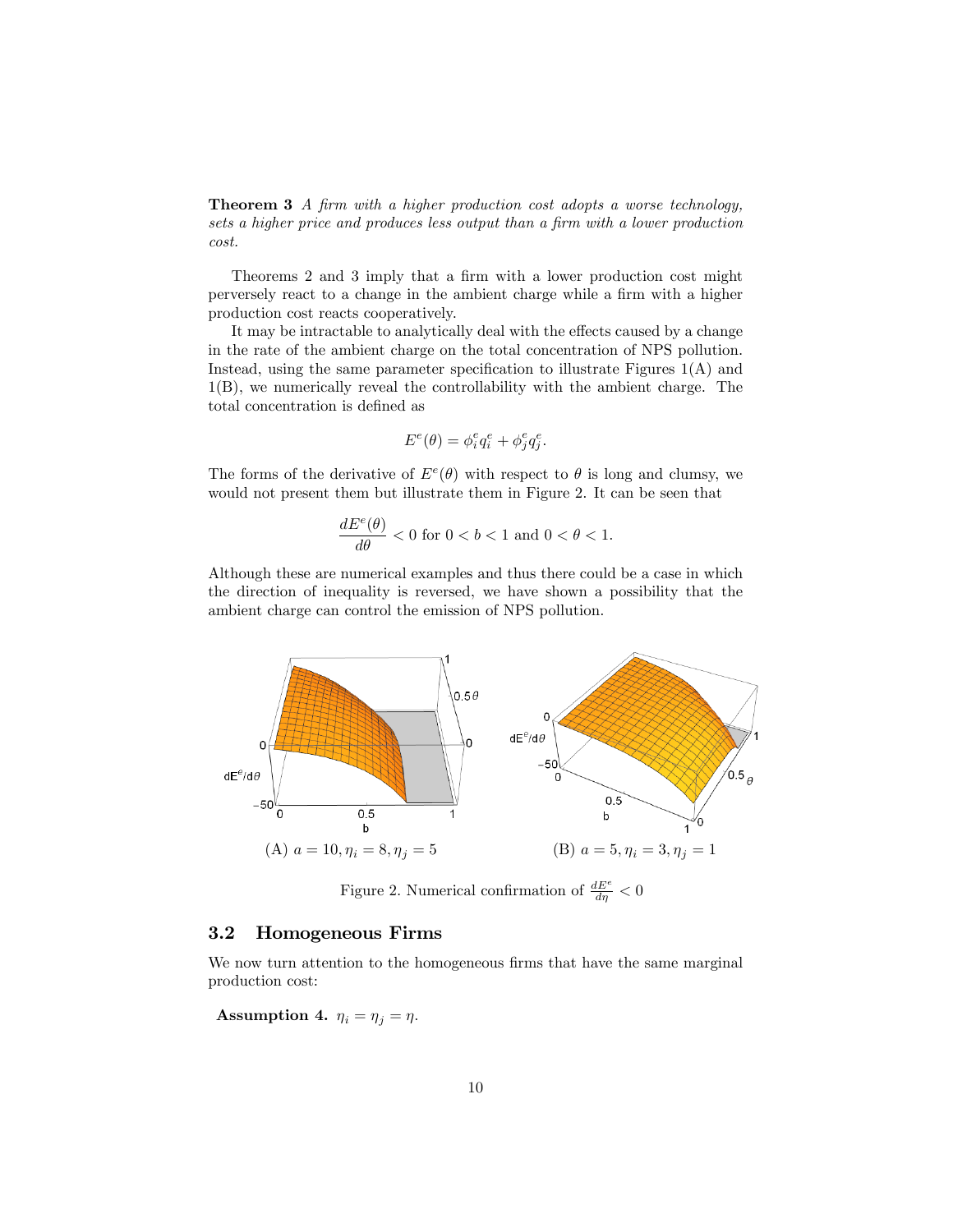Solving (10) for  $\phi_i$  and  $\phi_j$  gives the optimal levels of the abatment technologies,

$$
\phi_i^*(\theta) = \phi_j^*(\theta) = \phi^e(\theta) = \frac{A - B\theta}{A - C\theta^2}
$$
\n(15)

where  $A, B$  and  $C$  are defined as

$$
A = 2(2 - b)^{2}(2 + b) > 0
$$
  
\n
$$
B = 4[a - (1 - b)\eta] > 0
$$
  
\n
$$
C = (1 - b)f(b)
$$

with

$$
f(b) = 4 - 6b - b^2 + b^3.
$$

**Lemma 1** Under Assumption 1, the function  $f(b)$  defined on the unit interval [0,1] with  $f(0) = 4$  and  $f(1) = -2$  is decreasing in b and crosses the horizontal axis at  $b_0 \simeq 0.642$  at which  $f(b_0) = 0$ , implying that

$$
f(b) > 0 \text{ for } 0 < b < b_0 \text{ and } f(b) < 0 \text{ for } b_0 < b < 1.
$$

Concerning the value of  $\phi^e(\theta)$  for  $b_0 < b < 1$ , we have the following result.

**Theorem 4** In case of  $b_0 < b < 1$ , if  $\theta \leq A/B$ , then

 $0 \leq \phi^e(\theta) < 1.$ 

**Proof.** The condition  $\theta \leq A/B$  and Lemma 1 with  $b_0 < b < 1$  lead to  $0 \leq$  $A - B\theta$  and  $C < 0$ . Hence  $0 \leq A - B\theta < A < A - C\theta^2$  that is divided by  $A - C\theta^2$ to have

$$
_{\rm SO}
$$

$$
0 \le \frac{A - B\theta}{A - C\theta^2} < 1
$$

$$
0 \le \phi^e(\theta) < 1.
$$

This completes the proof. ■

Notice that if  $\theta \leq 3/2a$ , then the condition  $\theta \leq A/B$  is always satisfied over the interval  $(0, 1)$ .

We then draw attention to the value of  $\phi^e(\theta)$  for  $0 < b < b_0$ . In case of  $0 < b < b_0, C > 0$  due to Lemma 1. The difference between the denominator and the numerator of the last expression in (15) is

$$
(A - C\theta^2) - (A - B\theta) = C\theta \left(\frac{B}{C} - \theta\right). \tag{16}
$$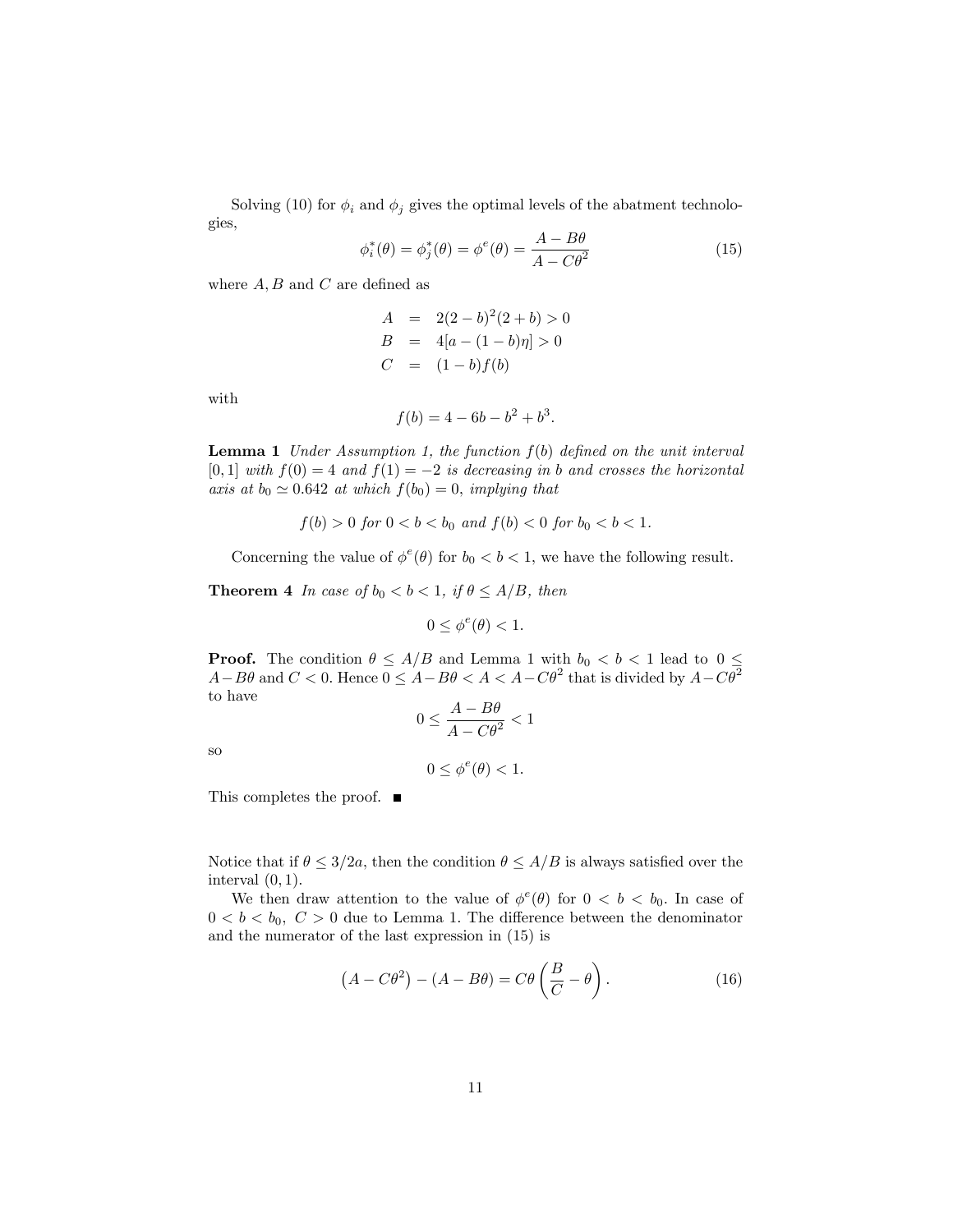The ratios  $A/B$  and  $B/C$  depend on b. As is shown shortly, the former is decreasing in b in the unit interval and the latter is increasing in  $b \in (0, b_0)$ . In particular, differentiating  $A/B$  with respect to b gives

$$
\frac{d}{db}\left(\frac{A}{B}\right) = -\frac{(2-b)\left[a(2+3b) + (2-b+2b^2)\eta\right]}{2[a-(1-b)\eta]^2}.
$$
\n(17)

Due to Assumption 1,  $2-b+2b^2 > 0$  and  $2-b > 0$ . Therefore  $a(2+3b) + (2-b)(2-b)$  $b + 2b^2$ ) $\eta > 0$  for  $0 < b < 1$ , implying  $A/B$  is decreasing in b over interval  $(0, 1)$ . Next, denoting  $a = \eta + n$  with  $n > 0$  and then differentiating  $B/C$  with respect to b gives

$$
\frac{d}{db}\left(\frac{B}{C}\right) = \frac{4\left\{2\left[5 - 5b - 3b^2 + 2b^3\right]n + \left(4 - 5b^2 - 4b^3 + 3b^4\right)\eta\right\}}{(1 - b)^2(4 - 6b - b^2 + b^3)^2}
$$
(18)

where it can be shown that

$$
5-5b-3b^2+2b^3>0
$$
 and  $4-5b^2-4b^3+3b^4>0$  for  $0 < b < b_0$ .

Hence  $B/C$  is increasing in b. It is clear that

$$
\frac{A}{B} = \frac{4}{a - \eta}
$$
 if  $b = 0$  and  $\frac{A}{B} = \frac{3}{2a}$  if  $b = 1$ 

and

$$
\frac{B}{C} = a - \eta \text{ if } b = 0 \text{ and } \text{limit}_{b \to b_0} \frac{B}{C} = \infty.
$$

It is also apparent that for  $b = 0$ ,

$$
\frac{A}{B} \leq \frac{B}{C}
$$
 according to  $2 \leq a - \eta$ .

**Lemma 2** If  $a - \eta \geq 2$ , then we have

$$
\frac{A}{B} < \frac{B}{C} \text{ for } b \in (0, b_0)
$$

and if  $a - \eta < 2$ , then there is a  $b_1 \in (0, b_0)$  such that

$$
\frac{A}{B} > \frac{B}{C} \text{ for } b \in (0, b_1), \frac{A}{B} < \frac{B}{C} \text{ for } b \in (b_1, b_0)
$$

and

$$
\frac{A}{B} = \frac{B}{C} \text{ holds for } b = b_1.
$$

**Proof.** If  $a - \eta \geq 2$ , then  $A/B \leq B/C$  for  $b = 0$ . Since  $A/B$  is decreasing in  $b \in (0, 1)$  by (17) and  $B/C$  is increasing in  $b \in (0, b_0)$  by (18), the first result is shown. On the other hand, if  $a - \eta < 2$ , then the dowanward-sloping AC curve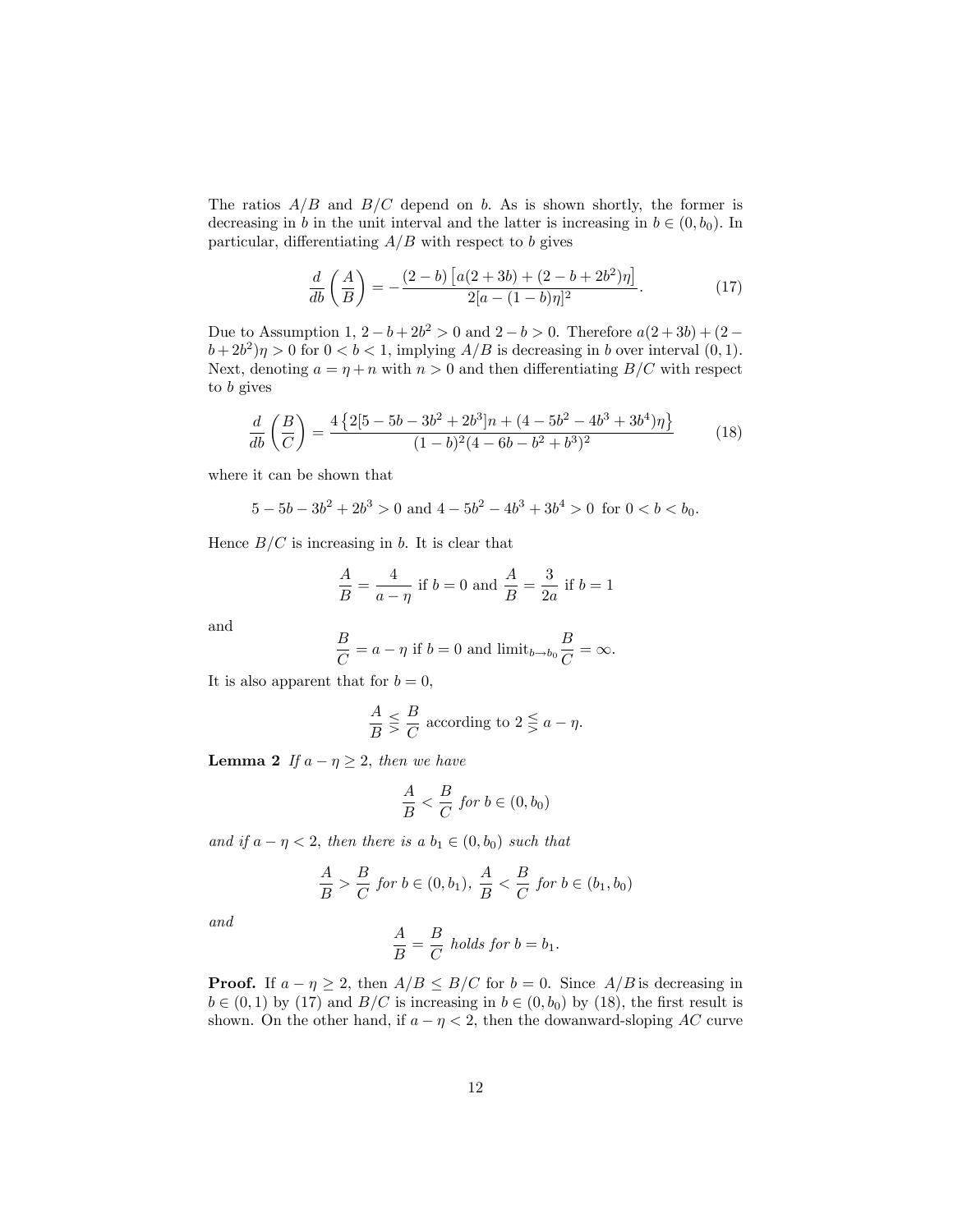crosses the upward-sloping  $B^2$  curve only once from above at some  $b \in (0, b_0)$ that is denoted by  $b_1$ . It is apparent that

$$
\frac{A}{B} > \frac{B}{C}
$$
 for  $b \in (0, b_1)$  and  $\frac{A}{B} < \frac{B}{C}$  for  $b \in (b_1, b_0)$ .

This completes the proof. ■

We are now ready to determine the optimal level of the abatement techonology in case of  $0 < b < b_0$ .

**Theorem 5** Assume  $0 < b < b_0$ . If  $a - \eta \geq 2$  and  $\theta \leq A/B$  or if  $a - \eta < 2$  and  $\theta \leq \min\left[A/B,B/C\right]$ , then

$$
0\leq \phi^e(\theta)<1.
$$

**Proof.**  $0 < b < b_0$  implies  $C > 0$ . Further, the first part of Lemma 2 and  $\theta \leq A/B$  imply  $\theta \leq A/B < B/C$  leading to  $\theta < B/C$ . By (16), we have

$$
0 \le A - B\theta < A - C\theta^2.
$$

By the second part of Lemma 2,  $B/C < A/B$  in  $(0,b_1)$  and thus  $\theta \leq B/C$ implying  $\theta \leq A/B$ . In the same way,  $A/B < B/C$  over  $(b_1, b_0)$  and thus  $\theta \leq A/B$ that leads to  $\theta \leq B/C$ . In both intervals, by (16) with  $C > 0$ , we have the same inequality condition,

$$
0 \le A - B\theta < A - C\theta^2
$$

that is divided by  $A - C\theta^2$  to obtain

 $0 \leq \phi^e(\theta) < 1.$ 

This completes the proof. ■

Theorems 1 and 2 clarify the conditions for which the optimal level of the abatement technology satisfies  $0 < \phi^e(\theta) < 1$ . We now turn attention to sensitivity of  $\phi^e(\theta)$  to a change in  $\theta$ . Differentiating  $\phi^e(\theta)$  of (15) with respect to  $\theta$  gives

$$
\frac{d\phi^{e}(\theta)}{d\theta} = -\frac{g(\theta)}{(A - C\theta^{2})^{2}}
$$
(19)

where

$$
g(\theta) = BC\theta^2 - 2AC\theta + AB
$$

with

$$
g'(\theta) = 2BC\theta - 2AC
$$
  
\n
$$
g'(0) = -2AC \begin{cases} < 0 & \text{if } C > 0 \text{ or } 0 < b < b_0, \\ > 0 & \text{if } C < 0 \text{ or } b_0 < b < 1. \end{cases}
$$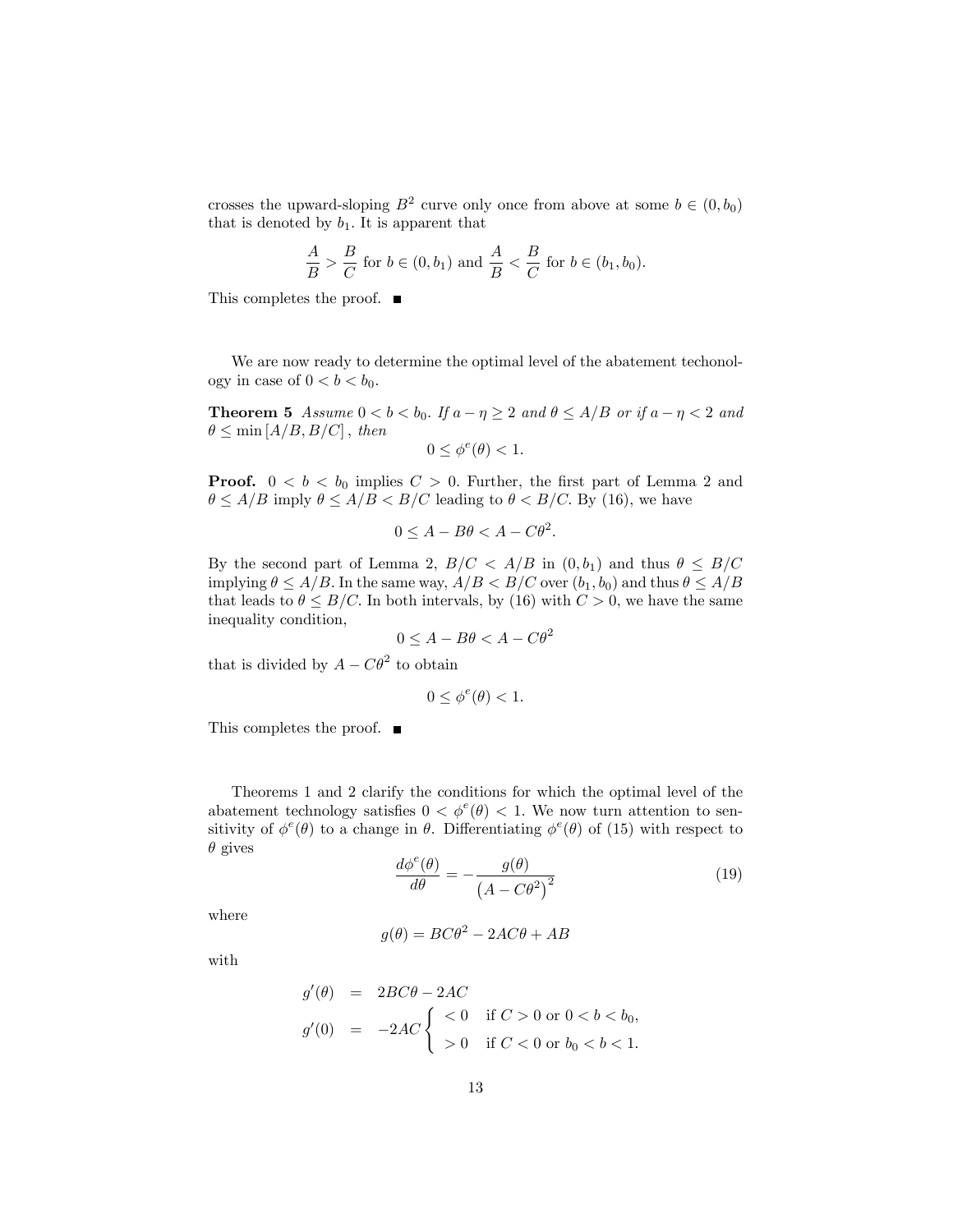and for the discriminant of  $g(\theta)$ ,

$$
\frac{D}{4} = ABC^2 \left(\frac{A}{B} - \frac{B}{C}\right). \tag{20}
$$

The sign of the derivative in (19) is determined by the sign of  $g(\theta)$ .

**Theorem 6** In case of  $b_0 < b < 1$ , if  $\theta \leq A/B$ , then

$$
\frac{d\phi^e(\theta)}{d\theta}<0.
$$

**Proof.** In this case, Lemma 1 gives  $C < 0$  and then  $D > 0$ , implying that equation  $g(\theta) = 0$  has two real roots,

$$
\theta_{\pm}=\frac{A}{B}\pm\sqrt{\frac{A}{B}\left(\frac{A}{B}-\frac{B}{C}\right)}.
$$

The smaller root  $\theta_-$  is negative and the larger root  $\theta_+$  is positive and larger than  $A/B$ . It can be checked that  $g(0) > 0$ ,  $g'(0) > 0$  and  $g(\theta) > 0$  for  $\theta \le$  $A/B$ . Therefore, (19) with  $g(\theta) > 0$  leads to the negative derivative.

We now determine the sign of the derivative in case of  $0 < b < b_0$ .

**Theorem 7** If  $a - \eta \ge 2$  or if  $a - \eta < 2$  and  $b_1 < b < b_0$ , then

$$
\frac{d\phi^{e}(\theta)}{d\theta}<0
$$

whereas if  $a - \eta < 2$  and  $0 < b < b_1$ , then

$$
\frac{d\phi^e(\theta)}{d\theta} < 0 \text{ for } 0 \le \theta < \theta_1
$$

and

$$
\frac{d\phi^{e}(\theta)}{d\theta} \ge 0 \text{ for } \theta_1 \le \theta \le \frac{B}{C}
$$

where

$$
\theta_1 = \frac{A}{B} - \sqrt{\frac{A}{B} \left(\frac{A}{B} - \frac{B}{C}\right)} > 0.
$$

**Proof.** Lemma 1 yields  $C > 0$  as  $0 < b < b_0$ . Lemma 2 implies  $A/B <$  $B/C$  under the conditions given in the first part. This inequality indicates  $D < 0$  by (20), implying that  $g(\theta) > 0$  for all  $\theta \ge 0$ . Therefore  $d\phi^e(\theta)/d\theta < 0$ . Lemma 2 implies  $A/B > B/C$  under the conditions in the second part, leading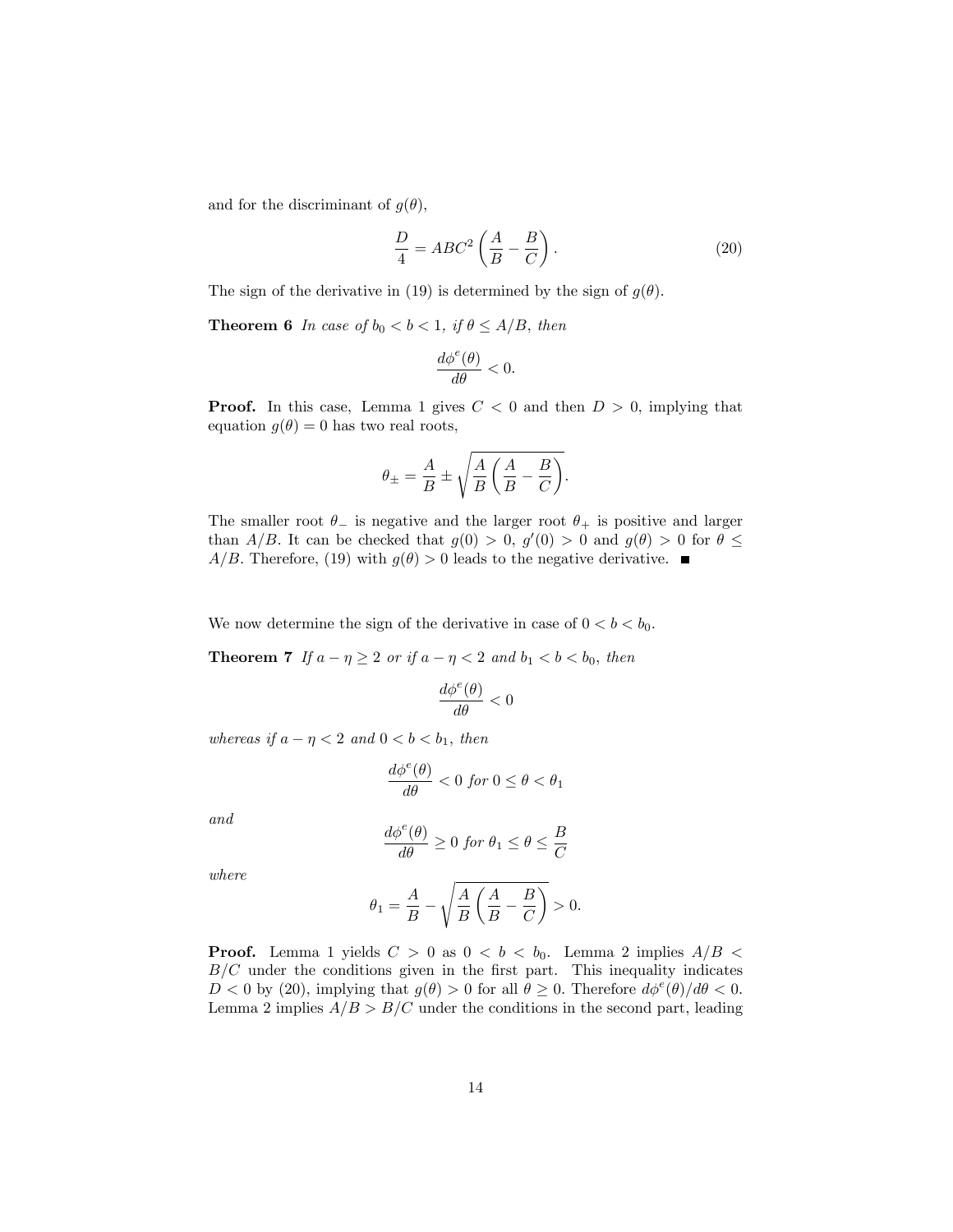to  $D > 0$  by (20). Hence  $g(\theta) = 0$  has two real solutions, smaller of which is  $\theta_1$ and less than  $B/C$ , since

$$
\theta_1 - \frac{B}{C} = \sqrt{\frac{A}{B} - \frac{B}{C}} \left( \sqrt{\frac{A}{B} - \frac{B}{C}} - \sqrt{\frac{A}{B}} \right) \le 0.
$$

Hence  $g(\theta) \geq 0$  for  $\theta \leq \theta_1$ . Therefore  $d\phi^e(\theta)/d\theta < 0$ . Lastly,  $g(\theta) \leq 0$  for  $\theta_1 \leq \theta \leq B/C$ . Therefore (19) implies  $d\phi^e(\theta)/d\theta \geq 0$  where the equality holds for  $\theta = \theta_1$ .

We have determined the optimal level of the abatement technology for the two symmetric firms. Accordingly, the optimal prices under the optimal technologies are determined by inserting  $\phi^e(\theta)$  into the forms in (5),

$$
p_k^*(\phi_i^*(\theta),\phi_j^*(\theta)) = p_k^*(\phi^e(\theta),\phi^e(\theta))
$$
 for  $k = i,j$ 

that is now denoted by  $p^e(\theta)$ ,

$$
p^{e}(\theta) = \frac{a + \eta + \theta (1 - b) \phi^{e}(\theta)}{2 - b}.
$$
 (21)

Notice that the derivative of  $p^{e}(\theta)$  consists of two parts,

$$
\frac{\partial p^e(\theta)}{\partial \phi^e} = \left. \frac{\partial p^e(\theta)}{\partial \phi^e} \right|_{\theta: const} \text{ and } \frac{\partial p^e(\theta)}{\partial \theta} = \left. \frac{\partial p^e(\theta)}{\partial \theta} \right|_{\phi^e(\theta): const}.
$$

The optimal production under the optimal technology is obtained by the demand function (1) with  $p^e(\theta)$ ,

$$
q^{e}(\theta) = a - (1 - b)p^{e}(\theta).
$$
 (22)

The total amount of pollutions emitted by the two firms is the double of individually emitted pollutions,

$$
E^{e}(\theta) = 2\phi^{e}(\theta)q^{e}(\theta). \tag{23}
$$

We are now concerned with the changes of  $E^e(\theta)$  in response to a change in the rate of the ambient charge,  $\theta$ . If the value of  $\theta$  increases (i.e.,  $\Delta\theta > 0$ ), then there are two sorts of effects, the technological effect caused by a change in  $\phi^e(\theta)$ and the production effect caused by a change in  $\theta$ . Suppose an increase of  $\theta$  and consider the production effect first. Keeping the abatement technology fixed, the firm pushes the price up by  $\Delta p^e > 0$  via (21) and thus, via the downwardsloping demand function (22), decreases output as well as emission levels (i.e.,  $\Delta q^e$  < 0). Therefore, the production effect is negative. The change in emission caused by the production effect is

$$
e_1 = \phi^e(\theta) \frac{\Delta q^e}{\Delta \theta} < 0.
$$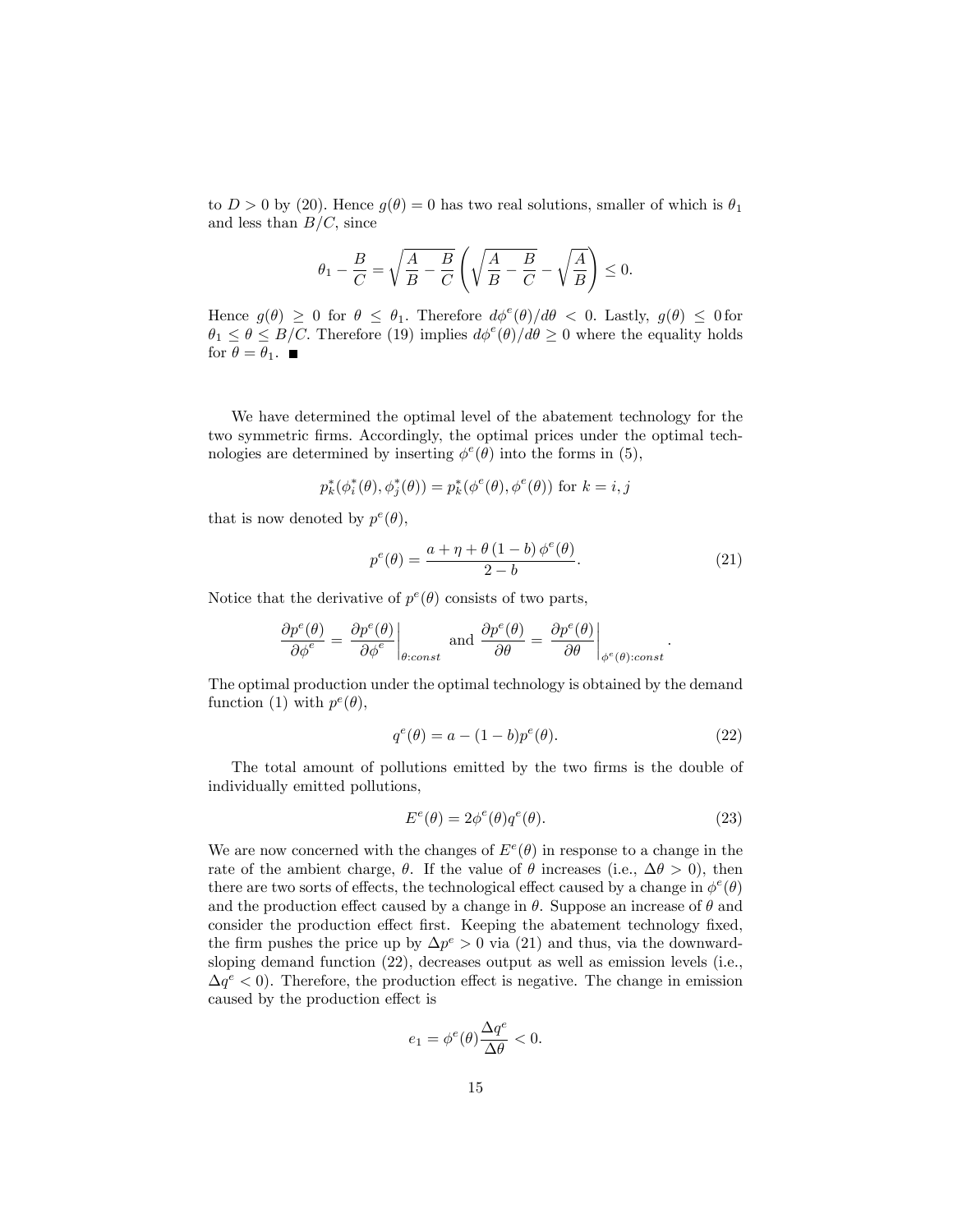Next, taking  $\theta$  as given, we consider the technology effect. Suppose that the firm replaces the existing abatement technology with more efficient one (i.e.,  $\Delta\phi^e$  < 0). This is the direct effect and decreases emission (i.e.,  $q^e \Delta\phi^e$  < 0). Since the decrease in  $\phi^e$  also pushes the price down via the optimal price (21) (i.e.,  $\Delta p^e$  < 0) that then generates more production and more emissions via the demand function  $(21)$ . This is the indirect effect and positive (i.e.,  $\phi^e \cdot \Delta q^e / \Delta p^e \cdot \Delta p^e / \Delta \phi^e$ ). The technology effect is the sum of these direct and indirect effects. The initial change in the technology is thought to be induced by the change in  $\theta$ . Thus dividing the sum of these changes presents the total change in emission due to the technology effect

$$
e_2 = q^e \frac{\Delta \phi^e}{\Delta \theta} + \phi^e \frac{\Delta q^e}{\Delta p^e} \frac{\Delta p^e}{\Delta \phi^e} \frac{\Delta \phi^e}{\Delta \theta}.
$$

Notice that the first term is negative and the second term is positive. The sign of the total effect caused could be the demand on the relative magnitute of the opposite signed effects. These intuitive arguments can be confirmed by differentiating (23) with respect to  $\theta$ ,

$$
\frac{1}{2}\frac{dE^{e}(\theta)}{d\theta} = \frac{d\phi^{e}(\theta)}{d\theta}q^{e}(\theta) + \phi^{e}(\theta)\frac{dq^{e}(\theta)}{dp^{e}(\theta)}\left\{\frac{\partial p^{e}(\theta)}{\partial \phi^{e}(\theta)}\frac{d\phi^{e}(\theta)}{d\theta} + \frac{\partial p^{e}(\theta)}{\partial \theta}\right\}
$$

$$
= q^{e}(\theta)\left(1 + \frac{\phi^{e}(\theta)}{q^{e}(\theta)}\frac{dq^{e}(\theta)}{d\phi^{e}(\theta)}\right)\frac{d\phi^{e}(\theta)}{d\theta} + \phi^{e}(\theta)\frac{dq^{e}(\theta)}{dp^{e}(\theta)}\frac{\partial p^{e}(\theta)}{\partial \theta}
$$
(24)
$$
= q^{e}(\theta)(1 - \varepsilon)\frac{d\phi^{e}(\theta)}{d\theta} - \frac{(1 - b)^{2}}{2 - b}[\phi^{e}(\theta)]^{2}
$$

where  $\varepsilon$  denotes the elasticity of demand with respect to the abatement technology  $\phi$  evaluated at the optimal point and is defined as

$$
\varepsilon=-\frac{\phi^e(\theta)}{q^e(\theta)}\frac{dq^e(\theta)}{d\phi^e(\theta)}.
$$

By Lemmas 3, 4 and the last form in (24), we have the following results.

Theorem 8 The ambient charge is effective in controlling NPS pollutions,

$$
\frac{dE^{e}(\theta)}{d\theta}<0
$$

if the demand is inelastic (i.e., $\varepsilon$  < 1) and one of the following conditions hold,

(i) 
$$
b_0 < b < 1
$$
 and  $\theta \le \frac{A}{B}$ ,  
\n(ii)  $0 < b < b_0$  and  $a - \eta \ge 2$ ,  
\n(iii)  $b_1 < b < b_0$  and  $a - \eta < 2$ ,  
\n(iv)  $0 < b < b_1$ ,  $a - \eta < 2$  and  $0 < \theta < \theta_1$